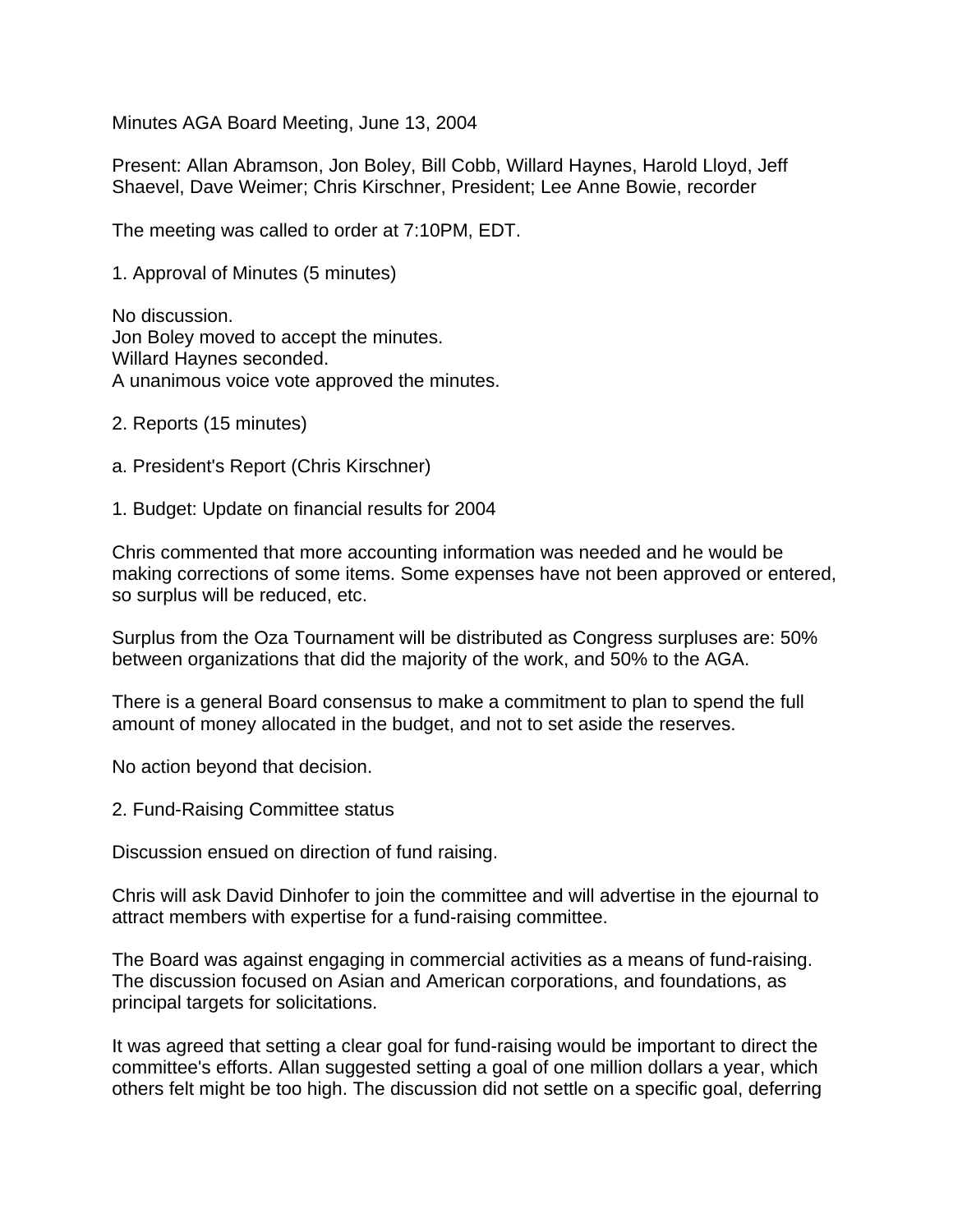to the Committee's input and advice on both the goal and the means to reach it.

Jeff noted that part of any solicitations would be a proposed spending plan. The committee also would be asked for its input on this issue.

Chris will proceed to recruit Committee members, based upon this discussion.

3. Status of Rules for Children's Room at Congresses

Discussion of rules. The phrase "at will" was replaced by "as appropriate."

Dave Weimer moved that the Rules for the Children's Room at Congresses be adopted as board policy.

Harold Lloyd seconded.

None opposed. Motion carries. (See attachment)

Chris was directed to present the rules to the Congress organizers.

- b. Board report
- 1. Extension of President's term to 6 August.

This action was unanimously approved in a closed session on personnel, and is to be appended to the minutes of the prior meeting.

## 2. Recognition for None Redmond

The Board confirmed that approval in January was given to name None Redmond as Youth Advocate. The Youth Advocate will identify issues and potential activities, and advocate for youth. The Youth Advocate will report to the Youth Coordinator, who reports to the President and thus to the board.

Chris Kirschner: "None has provided a wonderful service and wishes to continue, and she will use this position to its best possible advantage."

## 3. Old Business

Due to time constraints, the Board next discussed agenda item 3.c. Location of GO Camp, as noted below.

- a. Membership (15 minutes) (Not discussed, hold over)
- 1. Goals for growth
- 2. Preparing for Hikaru; reaching out to kids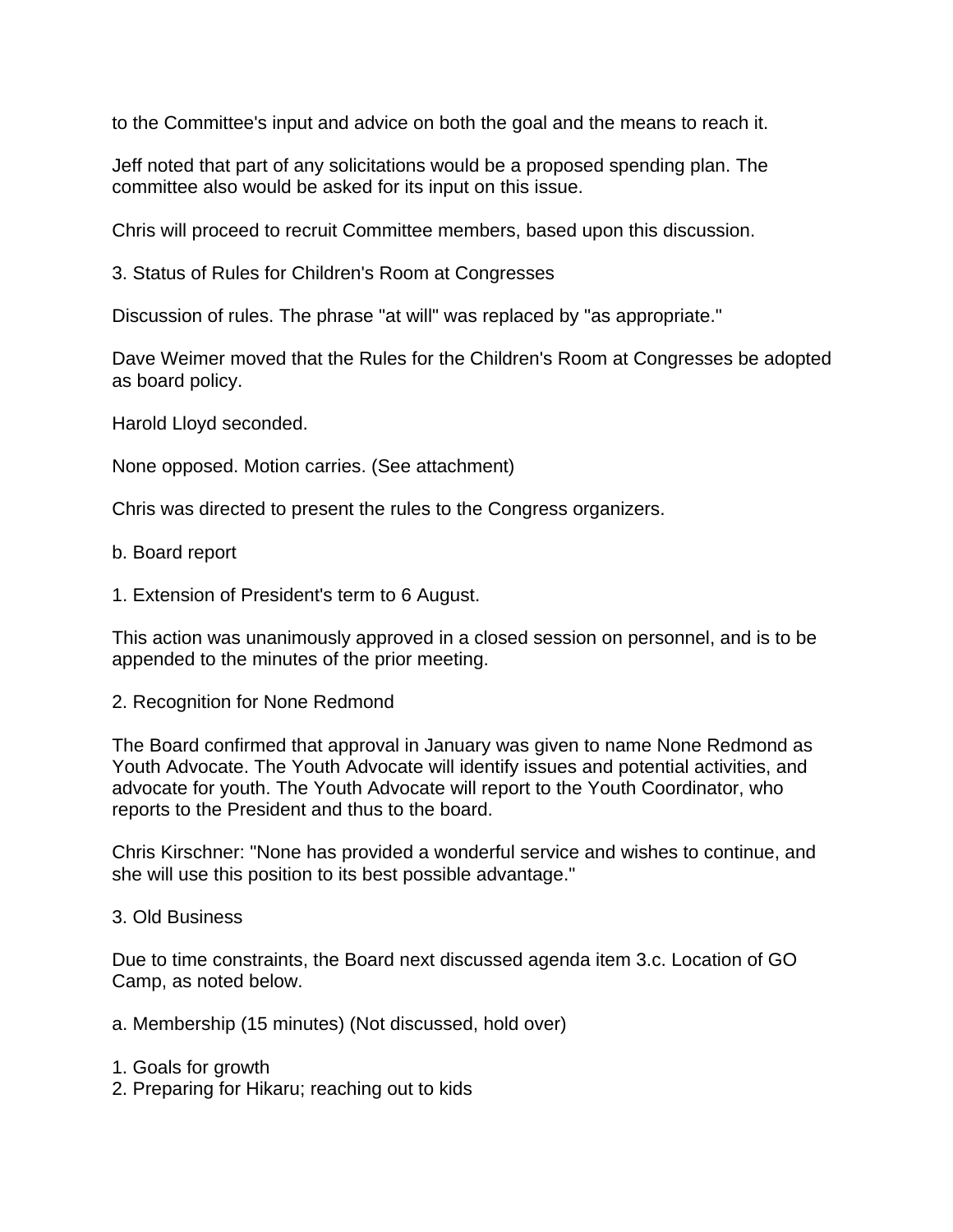- 3. Marketing issues and goals
- 4. Vision for the AGA web site
- b. Legal (5 minutes) (Not discussed, hold over)
- 1. Expectations of counsel
- c. Location of GO Camp (5 minutes)

The Board confirmed its support for the 2005 Camp. Chris was directed to call David Dinhofer to say that the Board supports having the Go camp in Pennsylvania in 2005, and that he could proceed to get bids from the two sites.

d. AGA benefits; open disclosure (Bill Cobb - 10 minutes)

Bill expressed a need for full disclosure to the membership of a variety of payments and benefits routinely being approved. He asked for transparency in how such decisions are made, how people are chosen, and so on.

Allan suggested that Chris consider a web page listing the categories of service, as well as the procedures for selecting people to provide the services.

Chris was directed to begin the process of establishing clear procedures as to how and why people are chosen for various activities and benefits, how and why people are hired for certain tasks, and how they should be reported to the membership.

At this point due to time constraints, the Board proceeded to #5. Open discussions.

e. Communication expectations from officers (Bill Cobb - 5 minutes)

Recommendation to require monthly/bimonthly/quarterly activity and issues reports to the President/Board, by the organization's officers.

f. IGF - international ratings development: Update

- 4. New Business (10 minutes)
- a. Tournament procedures document, amateur and pro (Chris K)
- b. E-Journal relationship (Chris K)

c. Committee oversight: when do committees work with Board, when with President?